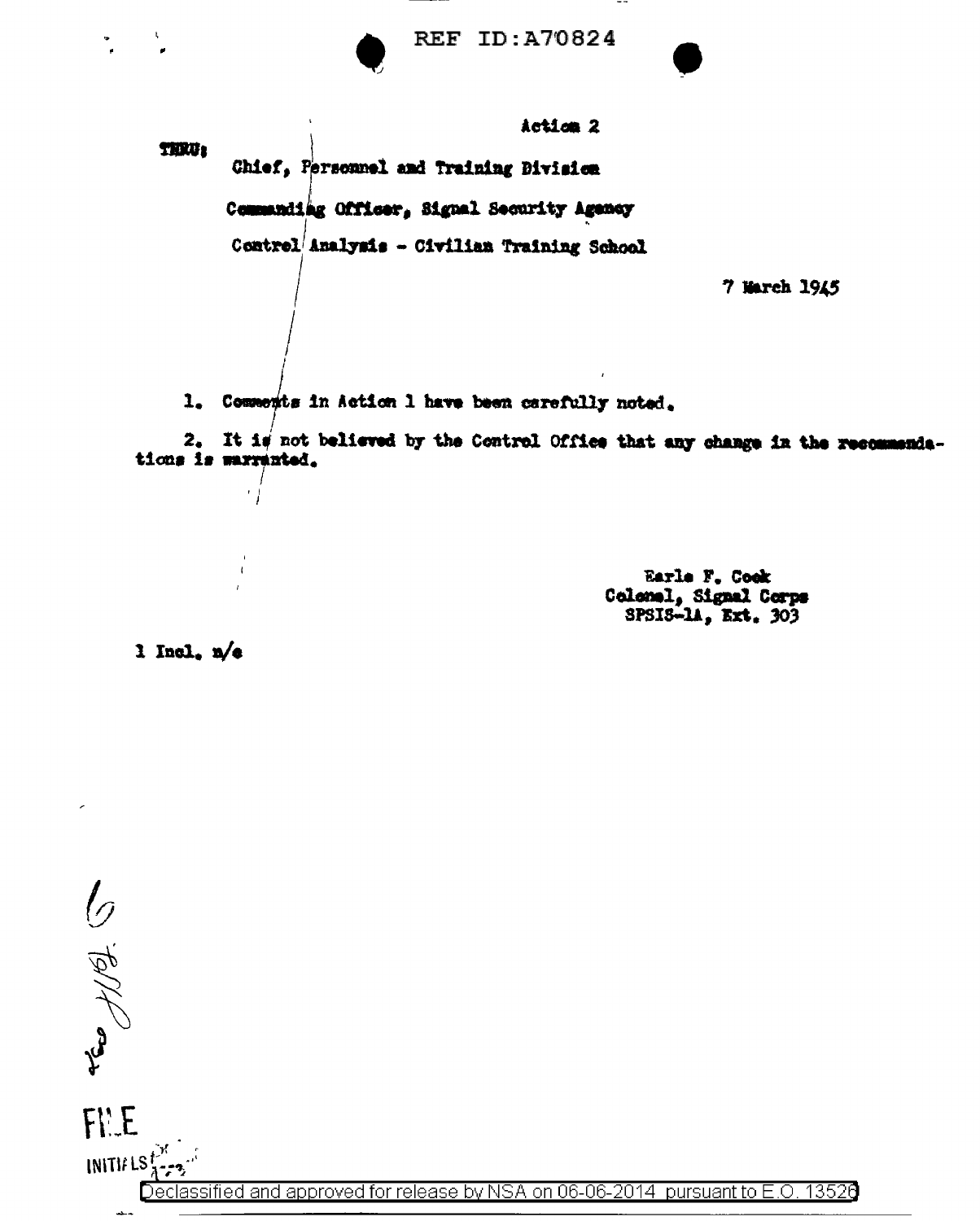## Action l

Control Officer

Major Frier

6 March l9k5

,.

Control Analysis - Civilian Training School

1. Reference is made to the Control Analysis Study of the Civilian Training School, Training Branch, which was referred to this office for comments.

2. The second action recommended is not feasible except in the case of employees whose probable clearance is doubtful. In these cases, the present procedure provides for an initial clearance by the Post Intelligence Officer before the employee is hired. If clearances were initiated prior to employment on those persons whose acceptability is apparently "safe", this organization would lose a number *ot* recruits for the reason that they would not. be willing to wait trom three to *tour* weeks before being placed on the payroll.

J. The third action ruoonirnended is not. concurred 1n for the reason that the WAC officer referred to occupies a second lieutenant vacancy. She was proaoted under Change l, AU 605-12, which provides tor the promotion of deserving second lieutenants who have served 18 months in grade and for whom no first lieutenant vacancy exists in the authorization. This situation was explained to both officers and, at their own request, the status quo is being maintained.

4. A representative from the Training School will be invited to participate in the regularly scheduled meetings of the Branch Personnel Officers. Also. Branch Personnel Officers will be invited to tour the Training School for the purposes of better coordination of the placement and the training programs.

> Joseph W. Johnston Lt. Colonel, Signal Corps  $SPSIS-4$ ,  $Ext 217$

1 Inol. Staff Study, SPSIS-4B6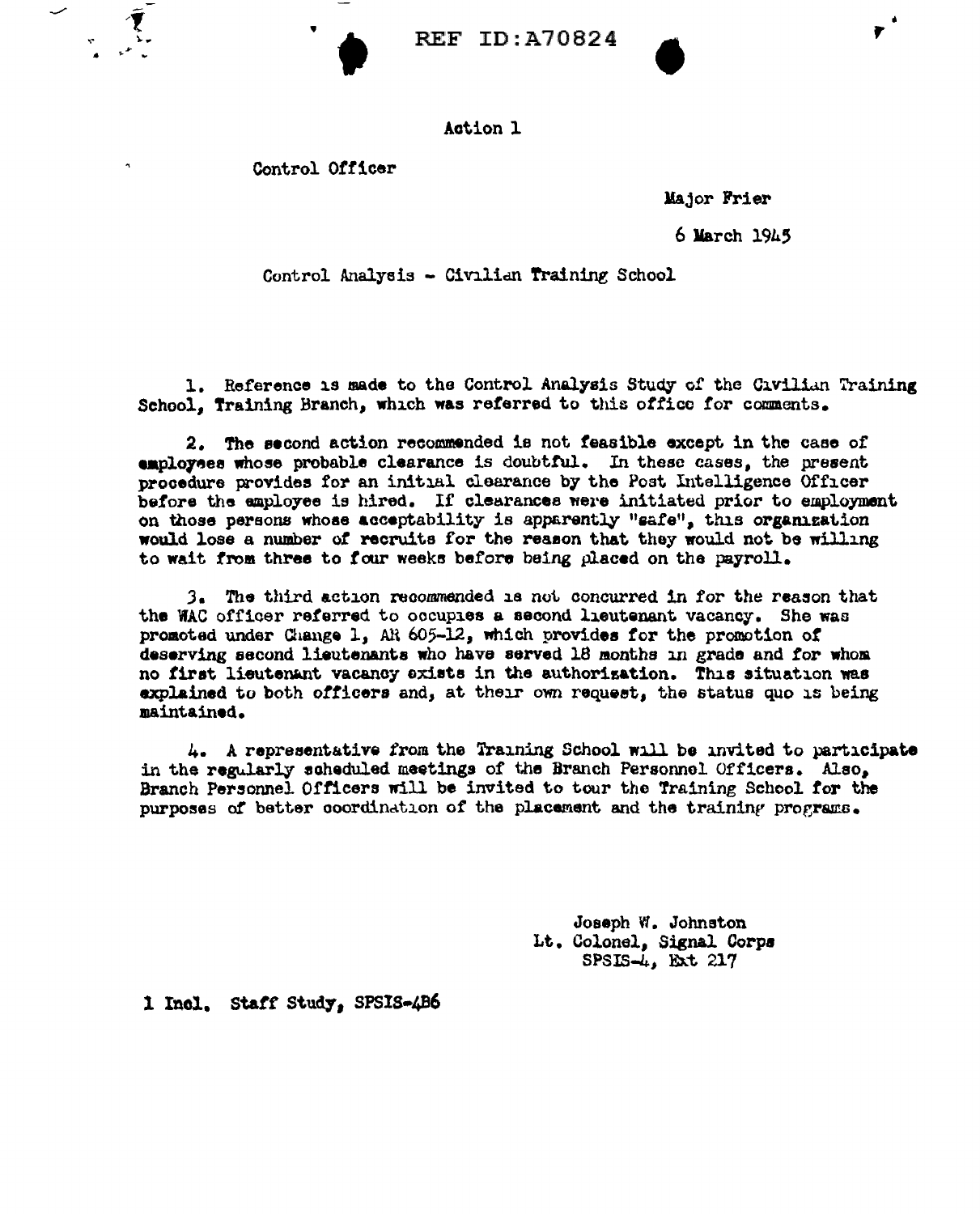

 $\sim$   $-$ 

 $\frac{1}{2} \left( \frac{1}{2} \right) \left( \frac{1}{2} \right) \left( \frac{1}{2} \right) \left( \frac{1}{2} \right) \left( \frac{1}{2} \right) \left( \frac{1}{2} \right) \left( \frac{1}{2} \right) \left( \frac{1}{2} \right) \left( \frac{1}{2} \right) \left( \frac{1}{2} \right) \left( \frac{1}{2} \right) \left( \frac{1}{2} \right) \left( \frac{1}{2} \right) \left( \frac{1}{2} \right) \left( \frac{1}{2} \right) \left( \frac{1}{2} \right) \left( \frac$ 

 $\mathbf{r}$ 

 $\frac{1}{2}$ 

 $\hat{\boldsymbol{\beta}}$ 

 $\sim$ 

 $\begin{array}{c}\n\downarrow \\
\downarrow \\
\mathcal{L} \downarrow \downarrow \downarrow \\
\mathcal{L} \downarrow \downarrow \downarrow \downarrow \downarrow\n\end{array}$ 

 $\ddot{\phantom{0}}$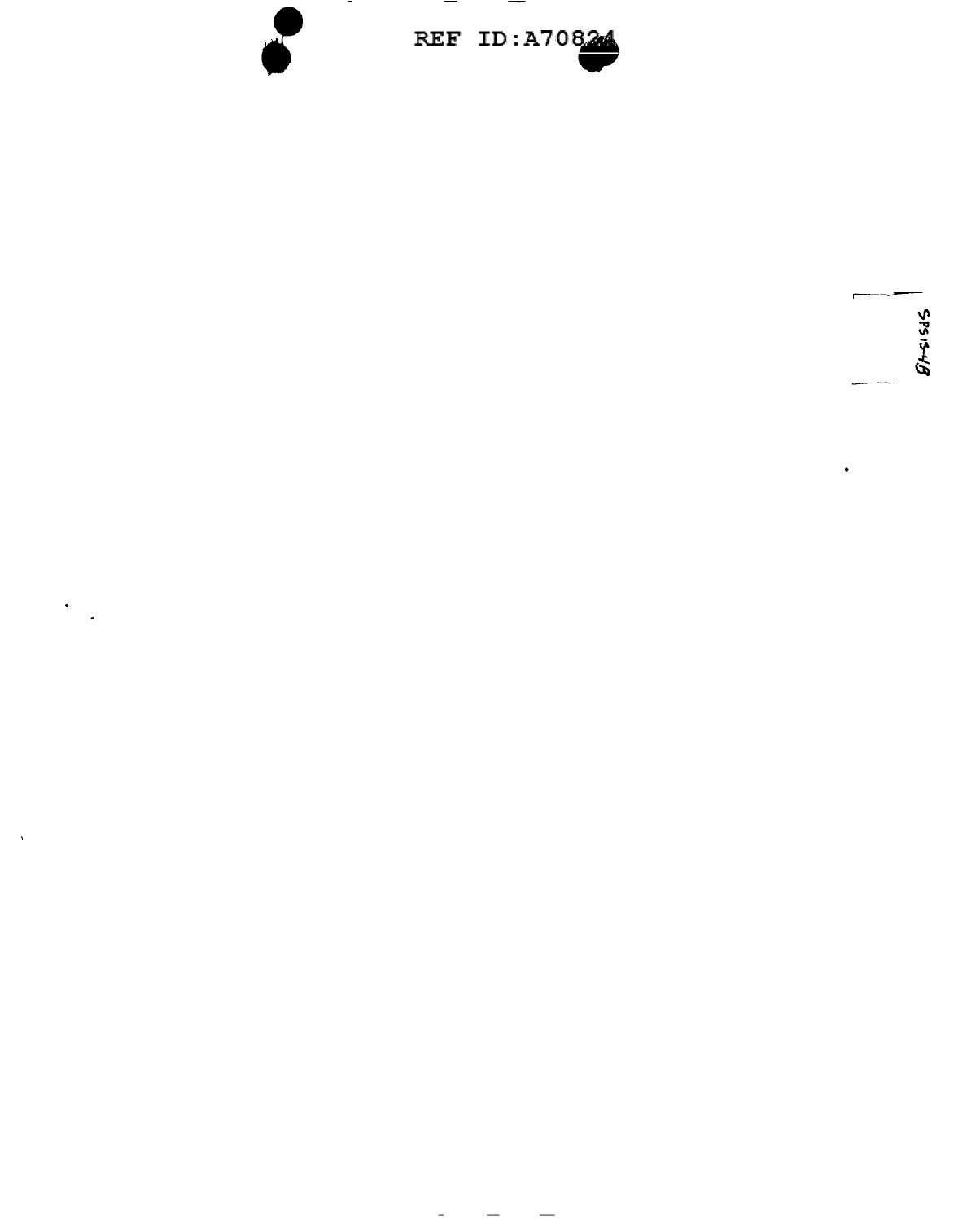

1 March 1945

 $\rightarrow$ I I I

 $\left\{ \right.$ 

## **KEY PUNCH TRAFFIC ANALYSIS UNIT 6TH WING '-' BUILDING**

- Step #5 Hand Punching:- Operatore manuall7 punch two cords for every message. Trailers are punched for additional information.
- Step  $#6$ Automatic Punching:- Cards similar to Step 5 are mechanically punched for each message with the exception or certain trailer cards which must be punched by hand. Hard copies reviewed by operators and errors are corrected by manual punching Tape is destroyed. Tape is destroyed.
- Step #7 Verifying:- The work of new punch operators and that with error over 10% is key-varified. Corrections are noted in pencil on the cards
- Step #8 Listing.- All work not key-verified is proof listed Tabulating machine lists information punched
- Step #9 Checking:- Proof lists are checked for correct card form, dates end time. Corrections are noted in pencil on the cards. rroof lists are destroyed.
- Step #10 Correcting:- Key punch operators punch  $\gamma$  new card for one in error. Operator compares old and new cards In case a cerd is missing operator refers to original material.
- Step #ll Proof Tabulate:- Cards are thoulated end the machine checks card sequence in case of  $v$  missing card or digit the machine stops and the operator investigates the reason for the stop and mekes corrections. When this step is completed the oards are in correct order.
- Step #12 Consecutive Numbering:- *A* consecutive number is gang punched into each pair of cards to facilitLte handling Material is then sent to machine unit for processing Original material is sent to B-II